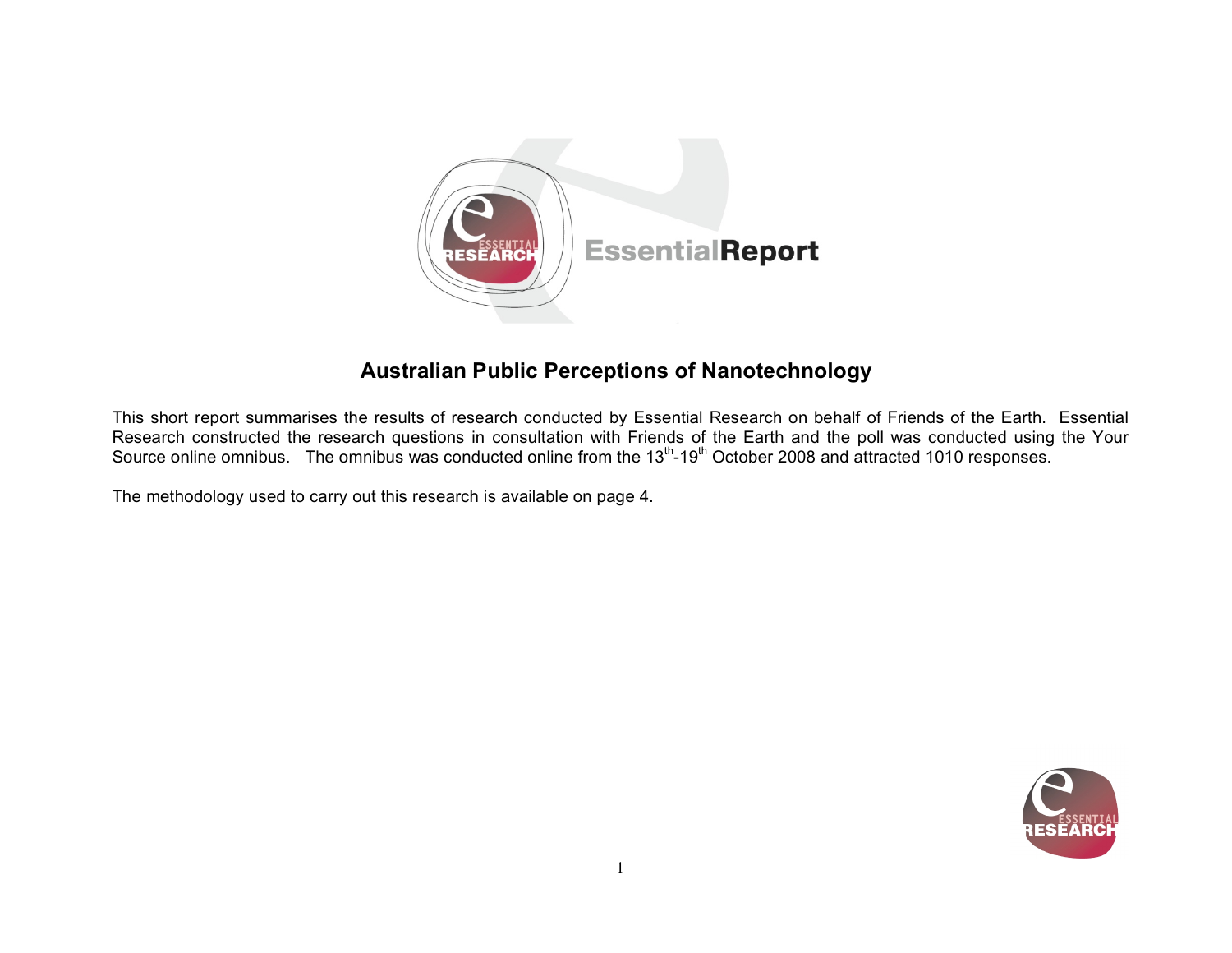### **Background nanotechnology information**

Please find below the nanotechnology information provided to participants in the online poll.

Nanotechnology is considered one of the leading technologies of the 21st century. It is used to manufacture extremely small 'nanoparticles' that measure less than 100 nanometres. One nanometre is one billionth of a metre. In the near future, the food industry plans to use nanotechnology to change the flavour and texture of foods, extend food shelf life, or add nutrients to foods. Along with potential beneficial applications, nanotechnology also carries possible health and environmental risks that scientists are investigating.

In 2004, the United Kingdom's Royal Society recommended that ingredients in the form of manufactured nanoparticles undergo a full safety assessment by the relevant scientific advisory body before they are permitted for use in products. They also recommended that the ingredients lists of consumer products should identify the fact that manufactured nanoparticulate material has been added.

To date the Australian government has not implemented these recommendations.

## **Food Product labeling and Nanoparticles**

The bulk of respondents (68%) strongly agreed that food companies should be required to label food products that are in the form of manufactured nanoparticles. Only 3% disagreed with this premise. More females (73%) than males (63%) agreed with this concept and the older the respondent the more likely to agree.

The level of agreement with labeling food products that are in the form of manufactured nanoparticles didn't differ significantly across the various respondent locations.

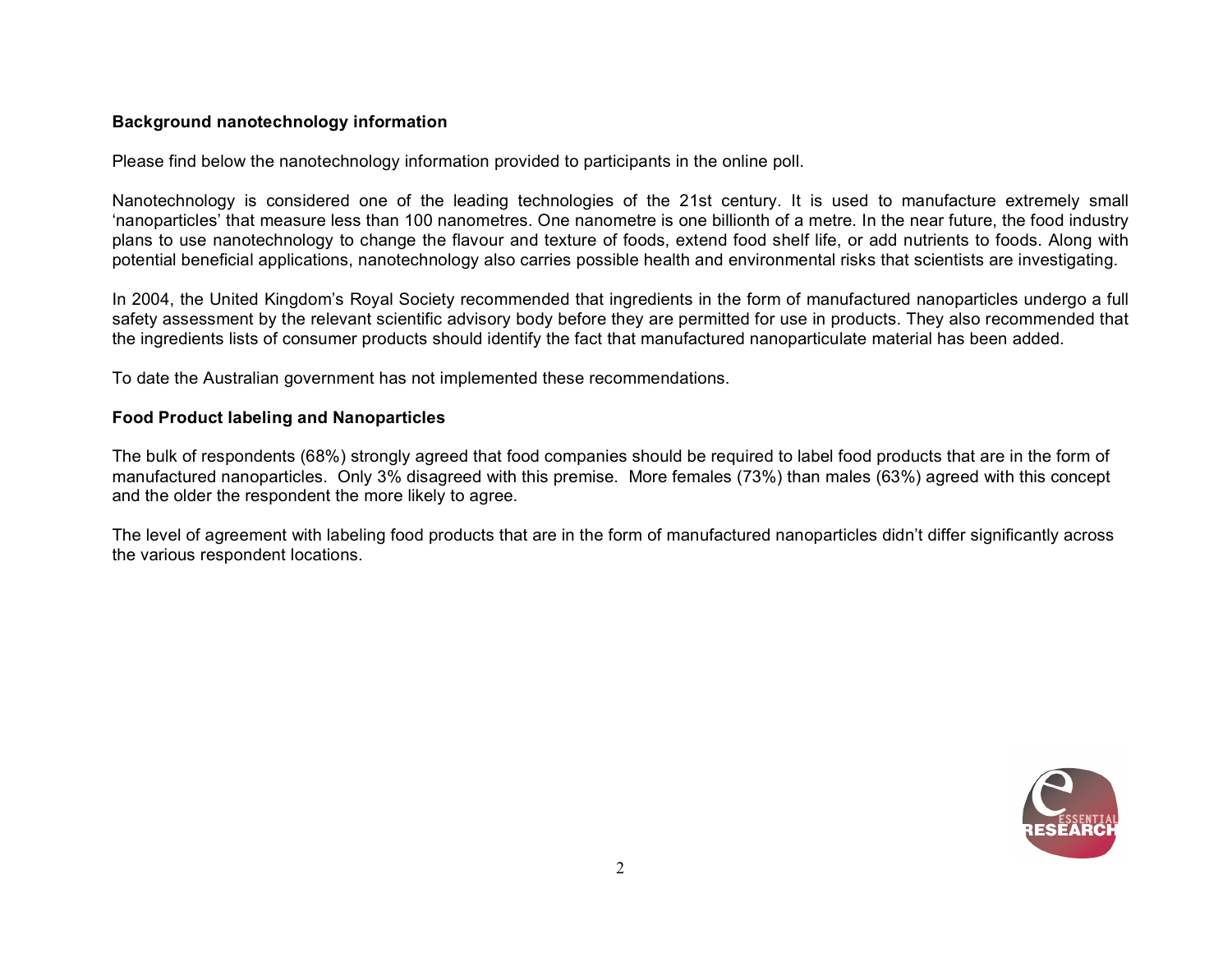|                 | Total | <b>Male</b> | <b>Female</b> | Under 18 | 18-24 | 25-34 | $35 - 49$                | $50+$ |
|-----------------|-------|-------------|---------------|----------|-------|-------|--------------------------|-------|
| Strongly agree  | 68    | 63          | フつ<br>د ،     |          | 60    | 54    | $\overline{\phantom{a}}$ |       |
| Agree           | 24    | ົ           | $\mathcal{L}$ |          | 24    | 36    | l Ə                      | 20    |
| <b>Disagree</b> |       |             |               |          |       |       |                          |       |
| <b>Strongly</b> |       |             |               |          |       |       |                          |       |
| disagree        |       |             |               |          |       |       |                          |       |
| Don't know      |       |             |               |          | ے ا   |       |                          |       |

#### Total: n=1010

Q. Do you agree or disagree that food companies should be required to label food or food packaging ingredients where these are in the form of manufactured nanoparticles?

|                       | <b>Total</b> | <b>NSW</b> | <b>QLD</b> | <b>VIC</b> | <b>SA</b> | <b>WA</b> | <b>Other</b> |
|-----------------------|--------------|------------|------------|------------|-----------|-----------|--------------|
| <b>Strongly agree</b> | 68           | 68         | 69         | 68         | 62        |           |              |
| Agree                 | 24           | 24         |            | 27         | 34        | 25        |              |
| <b>Disagree</b>       |              |            |            |            |           |           |              |
| <b>Strongly</b>       |              |            |            |            |           |           |              |
| disagree              |              |            |            |            |           |           |              |
| Don't know            |              |            |            |            |           |           |              |

Total: n=1010

Q. Do you agree or disagree that food companies should be required to label food or food packaging ingredients where these are in the form of manufactured nanoparticles?

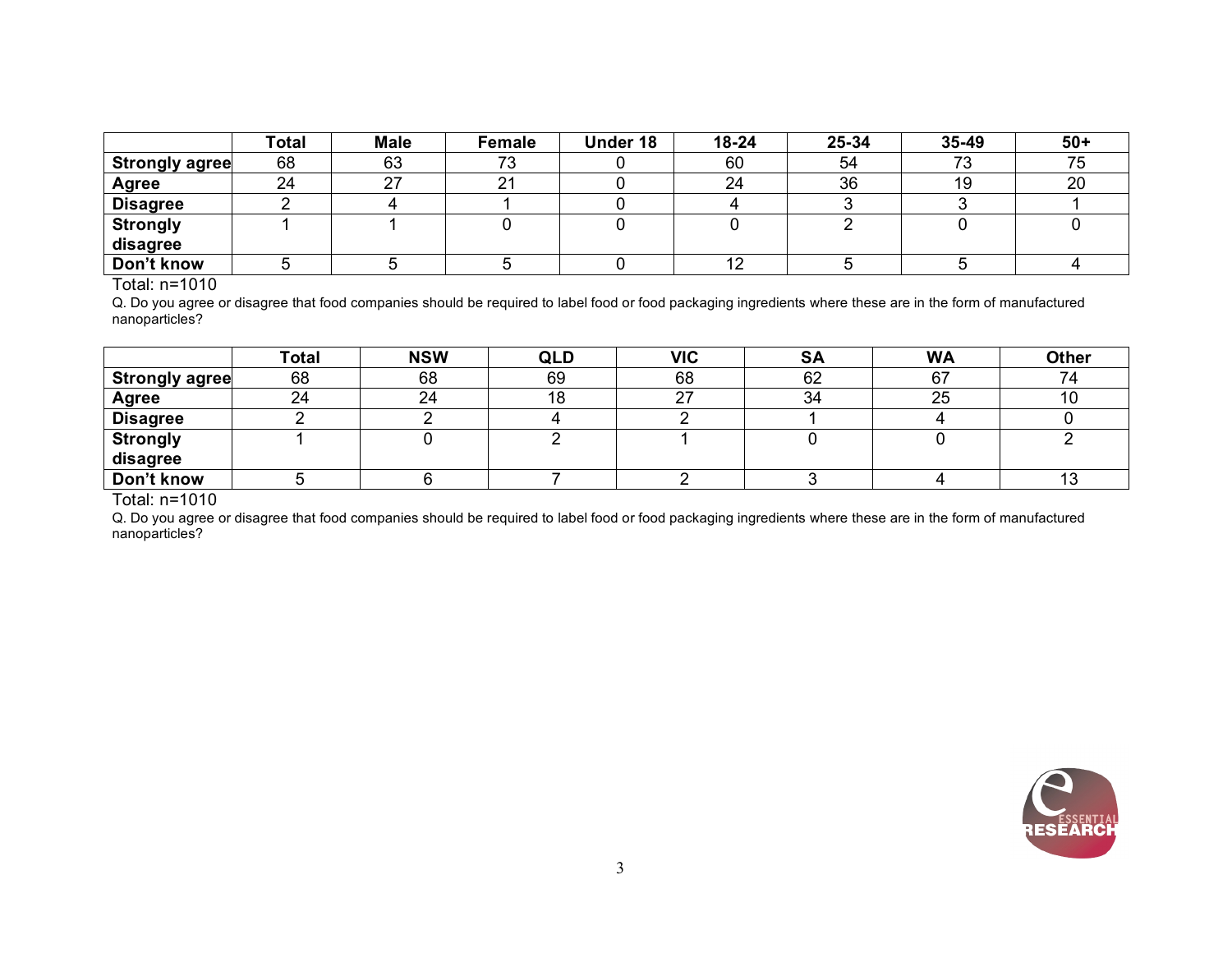## **Food Product Safety Testing and Nanoparticles**

A high level of strong support existed for the testing of food products (75%) that are in the form of manufactured nanoparticles. With the level of support at 96%, only one percent of this sample rejected the idea of testing the food products.

Some states had no one disagree with the concept of testing of food products that are in the form of manufactured nanoparticles (Queensland, Victoria, South and Western Australia).

|                       | Total         | <b>Male</b> | <b>Female</b> | Under 18 | $18 - 24$ | 25-34          | 35-49 | $50+$ |
|-----------------------|---------------|-------------|---------------|----------|-----------|----------------|-------|-------|
| <b>Strongly agree</b> | 75            | 70          | 78            |          | 69        | 6 <sup>1</sup> | 79    | 84    |
| <b>Agree</b>          | ີ<br><u>_</u> | 24          | 19            |          | 26        | 34             | 18    | ∪ו    |
| <b>Disagree</b>       |               |             |               |          |           |                |       |       |
| <b>Strongly</b>       |               |             |               |          |           |                |       |       |
| disagree              |               |             |               |          |           |                |       |       |
| Don't know            |               |             |               |          |           |                |       |       |

Total: n=1010

Q. Do you agree or disagree that food companies should have to conduct safety testing on food or food packaging ingredients where these are in the form of manufactured nanoparticles, before using them commercially?

|                       | <b>Total</b> | <b>NSW</b> | <b>QLD</b> | <b>VIC</b> | <b>SA</b> | <b>WA</b> | <b>Other</b> |
|-----------------------|--------------|------------|------------|------------|-----------|-----------|--------------|
| <b>Strongly agree</b> | 75           |            | 70         | 76         | 79        |           | 74           |
| Agree                 | 21           | טו         | 26         | 20         | 20        | 24        |              |
| <b>Disagree</b>       |              |            |            |            |           |           |              |
| <b>Strongly</b>       |              |            |            |            |           |           |              |
| disagree              |              |            |            |            |           |           |              |
| Don't know            |              |            |            |            |           |           |              |

Total: n=1010

Q. Do you agree or disagree that food companies should have to conduct safety testing on food or food packaging ingredients where these are in the form of manufactured nanoparticles, before using them commercially?

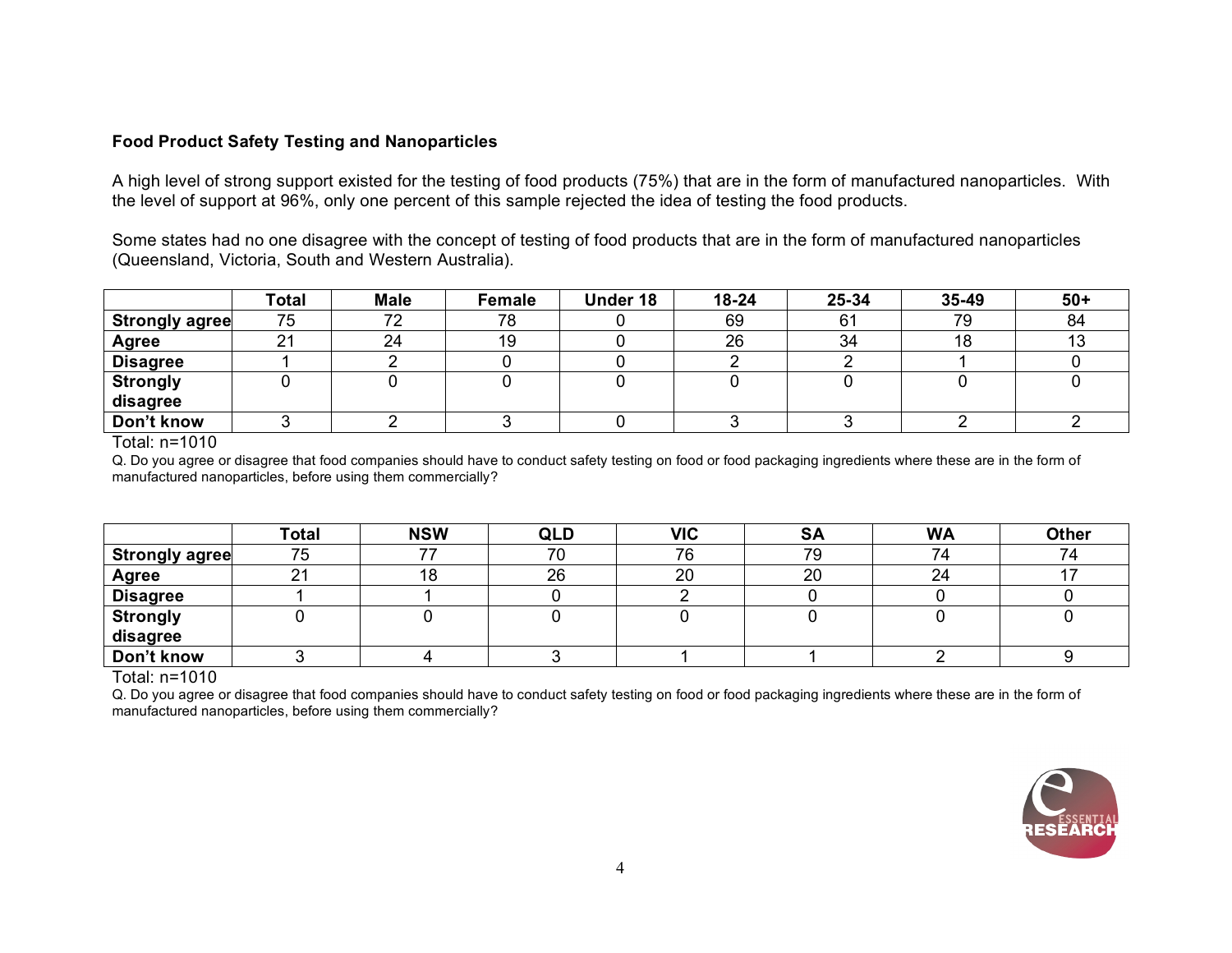### **Purchasing Food that contains Ingredients in the form of Manufactured Nanoparticles**

There were a reasonable proportion of respondents (43%) that were unsure if they would purchase food products that contained ingredients in the form of manufactured nanoparticles. Certainly more stated they would not purchase such products (40%) than would (15%).

There were a higher proportion of males that would purchase these types of food products than females (22% cf 10%). The Victorian respondents stood out (20%) as being the group more likely to purchase these food products more than the proportions from other states.

|                       | Total | Male                  | Female | Under 18 | $18 - 24$ | 25-34 | 35-49 | $50+$ |
|-----------------------|-------|-----------------------|--------|----------|-----------|-------|-------|-------|
| <b>Definitely</b>     |       |                       |        |          |           |       |       |       |
| purchase              |       |                       |        |          |           |       |       |       |
| <b>Purchase</b>       |       | 20                    |        |          | 26        | 20    |       |       |
| Not purchase          | 22    | 23                    | 22     |          | 19        | 25    | 21    | 23    |
| <b>Definitely not</b> | 18    | 14                    | 23     |          |           | 12    | 20    | 26    |
| purchase              |       |                       |        |          |           |       |       |       |
| Don't know            | 43    | $\mathbf{4}^{\prime}$ | 45     |          | 50        | 40    | 49    | 38    |

Total: n=1010

Q Would you purchase food that contains ingredients in the form of manufactured nanoparticles?

|                   | Total | <b>NSW</b> | QLD | <b>VIC</b>     | <b>SA</b> | <b>WA</b> | Other |
|-------------------|-------|------------|-----|----------------|-----------|-----------|-------|
| <b>Definitely</b> |       |            |     |                |           |           |       |
| purchase          |       |            |     |                |           |           |       |
| <b>Purchase</b>   | 14    | 13         |     | 20             | 13        |           |       |
| Not purchase      | 22    | 22         | 21  | 2 <sup>1</sup> | 33        |           | 33    |
| Definitely not    | 18    | 17         | 20  | 16             | 20        | 25        | 12    |
| purchase          |       |            |     |                |           |           |       |
| Don't know        | 43    | 46         | 43  | 44             | 32        | 43        | 50    |

Total: n=1010

Q Would you purchase food that contains ingredients in the form of manufactured nanoparticles?